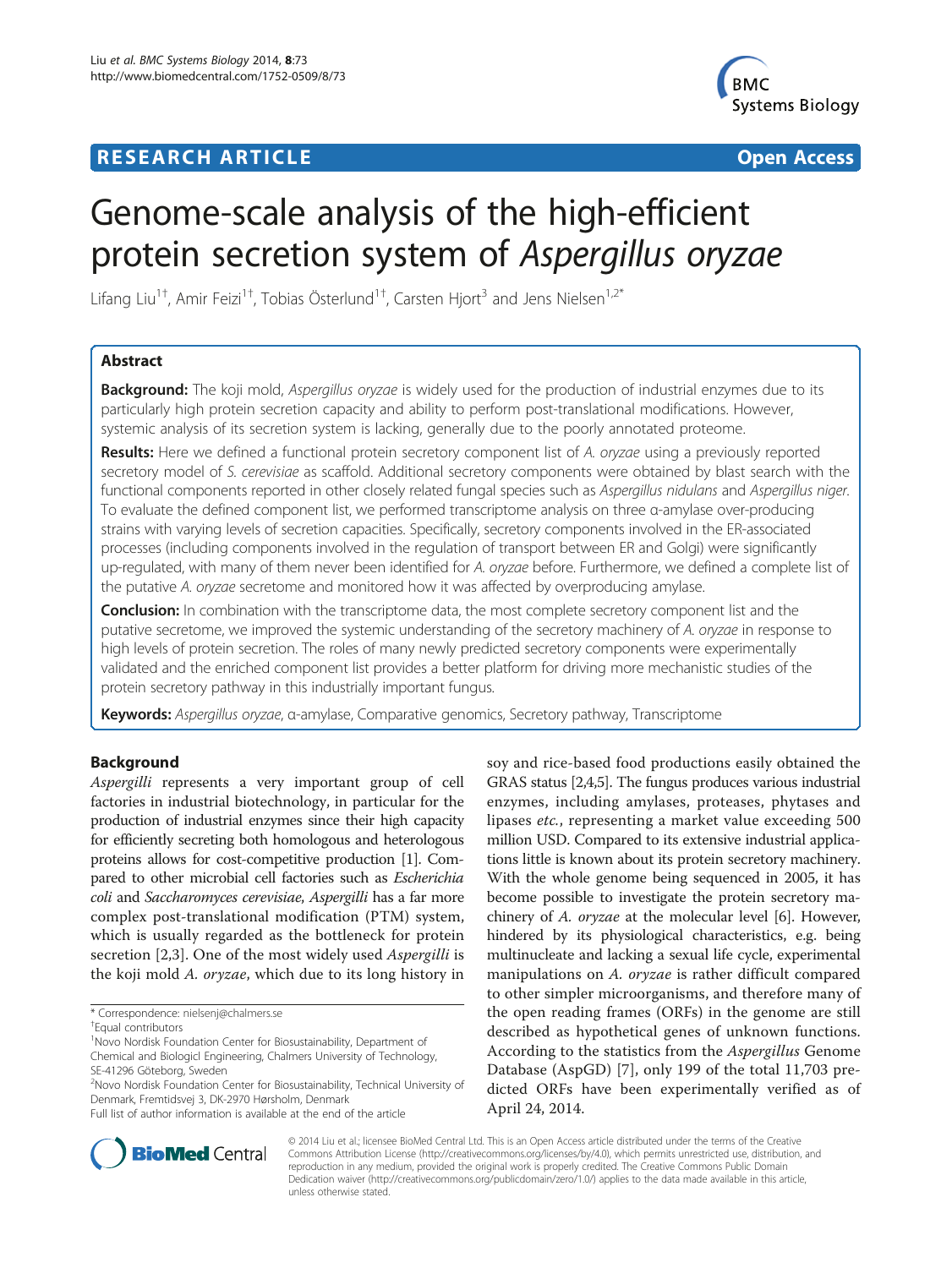Protein secretion is one of the most complex and important processes in eukaryotes which carries out two main tasks: i) performing proper folding and post translational modifications (PTMs) such as glycosylation and sulfation and ii) sorting cargo proteins to their functional states and final cellular localizations. Secretory components are the proteins handling different processes along the secretory pathway. Recently Feizi et al. has constructed a genome-scale model for the protein secretory machinery in S. cerevisiae, a model fungus to study many cellular functions including protein secretion [[8](#page-11-0)]. 163 core components involved in the yeast secretory machinery were identified and classified into 16 subsystems based on the processes they involve [[8\]](#page-11-0). The subsystems include Translocation, Dolichol biosynthesis, ER (endoplasmic reticulum) glycosylation, folding, GPI (Glycosylphosphatidylinositol) biosynthesis, GPI transfer, ERADC (ER associated degradation, cytosol), ERADL (luman), ERADM (membrane), COP II (Coat protein complex II), COPI, Golgi processing, LDSV (low density secretory vesicle), HDSV (high density secretory vesicle), CPY (carboxypeptidase Y) pathway and ALP (alkaline phosphatase) pathway [\[8\]](#page-11-0).

Here we define the functional protein secretory component list of A. oryzae using the secretory model of S. cerevisiae as a scaffold. The list was further adapted to filamentous fungi by adding A. oryzae orthologs of the secretory components reported in other Aspergillus species such as A. nidulans and A. niger. Since amylase production shares resources with other proteins that also perform PTMs on the secretory pathway, in addition to monitor how the secretory components response, we also checked how the fungal secretome was altered in response to amylase overproduction. This analysis has not only provided experimental evidence for the identified secretory components, but also enabled us to understand the secretory machinery in response to high-level protein secretion.

## Results and discussion

## Identification of A. oryzae secretory components

Comparing with A. oryzae, the genome and the secretory machinery of *S. cerevisiae* is better characterized, and therefore, although less complex, we could still, make use of the yeast secretory pathway to identify and construct an analogous protein secretory pathway of A. oryzae using a comparative genomics approach. Through homology search (inparanoid and best hits in AspGD), 121 A. oryzae ORFs were mapped to the yeast secretory components with identify over 80% (at the protein level). 37 diverged potential homologs were found through iterative PSI-blast search with significant E-values <0.05 [\[9](#page-11-0)]. To complement and accomplish the A. oryzae component list, we also included the machinery components previously reported in A. oryzae [[10-12\]](#page-11-0) and blasted for the A. oryzae homologs

of the reported components in A. nidulans [[13\]](#page-11-0) and A. *niger* [[11,14\]](#page-11-0), as being in the same genus they share many common mechanisms and pathways. As a result, 83 A. oryzae secretory components by Wang et al. [[10](#page-11-0)], 5 A. oryzae components by Kuratsu et al. [\[12](#page-11-0)] and 125 components based on blast search (using inparanoid and best hits in AspGD [[7](#page-11-0)]) with the A. niger components reported in Oliveira et al. [\[11](#page-11-0)] were added. Components appeared redundantly in different resources were excluded, and hereby a total of 369 A. oryzae genes (putative and experimentally verified) were included in our A. oryzae secretory component list, making it the most complete list so far for tracing the A. oryzae secretory machinery. Additional file [1](#page-10-0) illustrates the workflow of detecting the A. oryzae secretory components, and detailed information can be found in Additional file [2](#page-10-0): Table S1.

#### Mapping the A. oryzae secretome to GO-Slim terms

Besides the  $\alpha$ -amylase that was overexpressed, there are a large amount of native proteins performing diverse functions that need to pass through, and thereby compete for the resources in the secretory machinery. It would therefore be informative to monitor how these proteins respond to amylase overproduction. Most of these secretory proteins contain a N-terminal signal peptide as the key feature to enable their targeting and being processed via the secretory machinery [[15](#page-11-0),[16\]](#page-11-0). In UniProt, only 118 out of 12,514 A. oryzae proteins were predicted to have signal peptides (experimentally or computationally). This number is unrealistically low as yeast (with  $~6,000$  ORFs) has been annotated to have secretome sizes varied from 560 (S. cerevisiae W303) to 918 (S. cerevisiae SC288C) genes [[8\]](#page-11-0). Due to its larger genome size and more efficient secretion capacity, A. oryzae is expected to have many more proteins passing through the secretory pathway. Therefore we used the Fungal Secretome Database (FSD) [[17](#page-11-0)] to define the A. *oryzae* secretome as it applies various algorithms [\(Method](#page-9-0)) to predict the clients on the secretory pathway. As a result, 2269 genes were identified to code for secretory clients according to FSD. These genes were further mapped to the A. oryzae GO Slim terms under the aspect "Component" using AspGD classification (Figure [1\)](#page-2-0). The majority (58%) of the genes fall into the "cellular\_component\_unknown" group followed by "nucleus" (6.7%) and "membrane" (4.9%). Only 4.7% of genes are allocated to "extracellular region", reflecting the fact that only a fraction of the proteins containing signal peptides are destined for the extracellular space [[18](#page-11-0)]. Other proteins containing signal peptides may reside in the cytosol (4.3%), the ER (2.9%), the Golgi (1.4%), cell wall (1.3%), plasma membrane (1.2%) and elsewhere. The actual genes destined for the extracellular and plasma membrane may vary as many membrane proteins do not have N-terminal signal peptides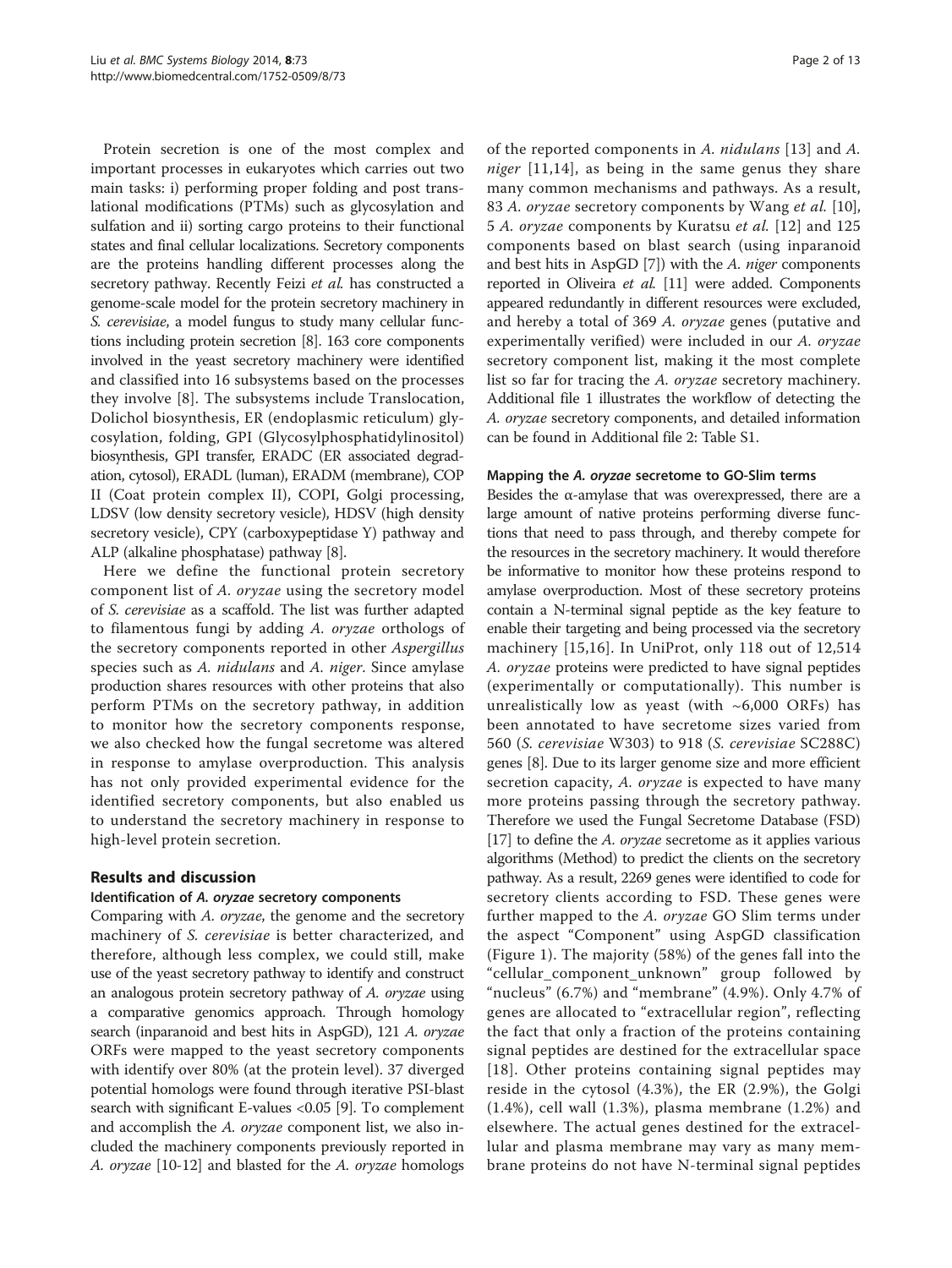<span id="page-2-0"></span>

as they use internal signals to integrate into the ER membrane [\[19\]](#page-11-0) and some of the proteins without signal peptides potentially use unconventional secretory pathways [[20](#page-11-0)].

## Construction of recombinant α-amylase over-producing strains of A. oryzae

In order to trace the secretory machinery response we constructed two novel A. oryzae α-amylase over-producing strains CF32 and A16. Together with an earlier reported high-level producer of  $\alpha$ -amylase (CF1.1) [\[21](#page-11-0),[22\]](#page-11-0), their performances were compared with the reference strain (A1560) [\[23](#page-11-0)], which produces basal level of amylase.

Multiple gene copies are frequently found to improve protein production [[24](#page-11-0)], even though increasing copy numbers does not necessarily raise expression due to reasons such as saturation of transcription factors or pleiotropic effects of random integrations [[3](#page-11-0),[25\]](#page-11-0). Regulation of protein expression mainly occurs on the transcriptional level. Here we relied on the endogenous transcription factors and applied two starch inducible promoters for expressing the TAKA amylase. The previous higher α-amylase producer CF1.1 contains additional copies of the TAKA amylase gene driven by TAKA promoter [[23](#page-11-0)] compared to the reference strain A1560 [\[22\]](#page-11-0). To construct strains with even higher α-amylase production, one approach was to transform the reference strain A1560 with the TAKA amylase gene under the A. niger NA2 promoter [[26](#page-11-0)], which has shown better effects on protein expression than the TAKA promoter [\[27\]](#page-11-0). Strain A16 was therefore constructed by transforming plasmid pLf1 harboring the TAKA amylase gene under the NA2 promoter into A1560 and selecting for higher producing clones. Another approach was to insert more copies of the TAKA amylase gene under the TAKA promoter into strain CF1.1 which already has elevated protein expression. Strain CF32 was constructed following this strategy by transforming plasmid pLf2, which has the α-amylase gene under the TAKA promoter, into strain CF1.1 (Additional file [3](#page-10-0) shows how the strains were constructed, and Additional file [4](#page-10-0) shows the primers, plasmids, strain, and transformation protocol).

## Strain characterization in batch cultivations

The four strains were characterized in batch fermentations with maltose as carbon source as it is known to induce both promoters. Key kinetic variables were extracted from measurements of the sugar and biomass concentrations together with the enzymatic activity. The profiles of amylase production and cell growth (represented by maltose and glucose consumption and biomass generation) are shown in Figure [2](#page-3-0). The specific growth rate ( $\mu_{\text{max}}$ ), the average α-amylase yield on biomass (mg/g DCW), the average α-amylase productivity on biomass (mg/g DCW/h) and the final α-amylase titer (mg/L) are shown in Figure [3](#page-3-0). It is observed that the wild type strain A1560 grew the fastest indicated by the highest  $\mu_{\text{max}}$  of 0.23 h<sup>-1</sup> (Figure [3](#page-3-0)A) and the fastest consumption of maltose and glucose before 18 hours (Figure [2\)](#page-3-0). In contrast, strain CF32 grew the slowest, indicated by the  $\mu_{\text{max}}$  of 0.12 h<sup>-1</sup> and completed consumption of maltose and glucose after 30 hours. Strain CF1.1 and A16 had moderate specific growth rates of 0.19  $h^{-1}$  and 0.17  $h^{-1}$ , respectively, corresponding to a maltose depletion at 22 and 24 hours, respectively. The average α-amylase yields at the time points where the maximum dry cell weights were reached were calculated by the  $\alpha$ -amylase titers at that time point divided by the biomass produced. This data provides a measure of the relative production of secreted protein per unit of cell produced. If the number is high, it indicates that the cells are allocating resources towards α-amylase production and secretion rather than producing cellular proteins and other biomass components. The reference strain A1560 had the lowest yield (25.3 mg/g), followed by CF1.1 (53.4 mg/g), with A16 (59.4 mg/g) and CF32 (60 mg/g) having the highest yields. The maximum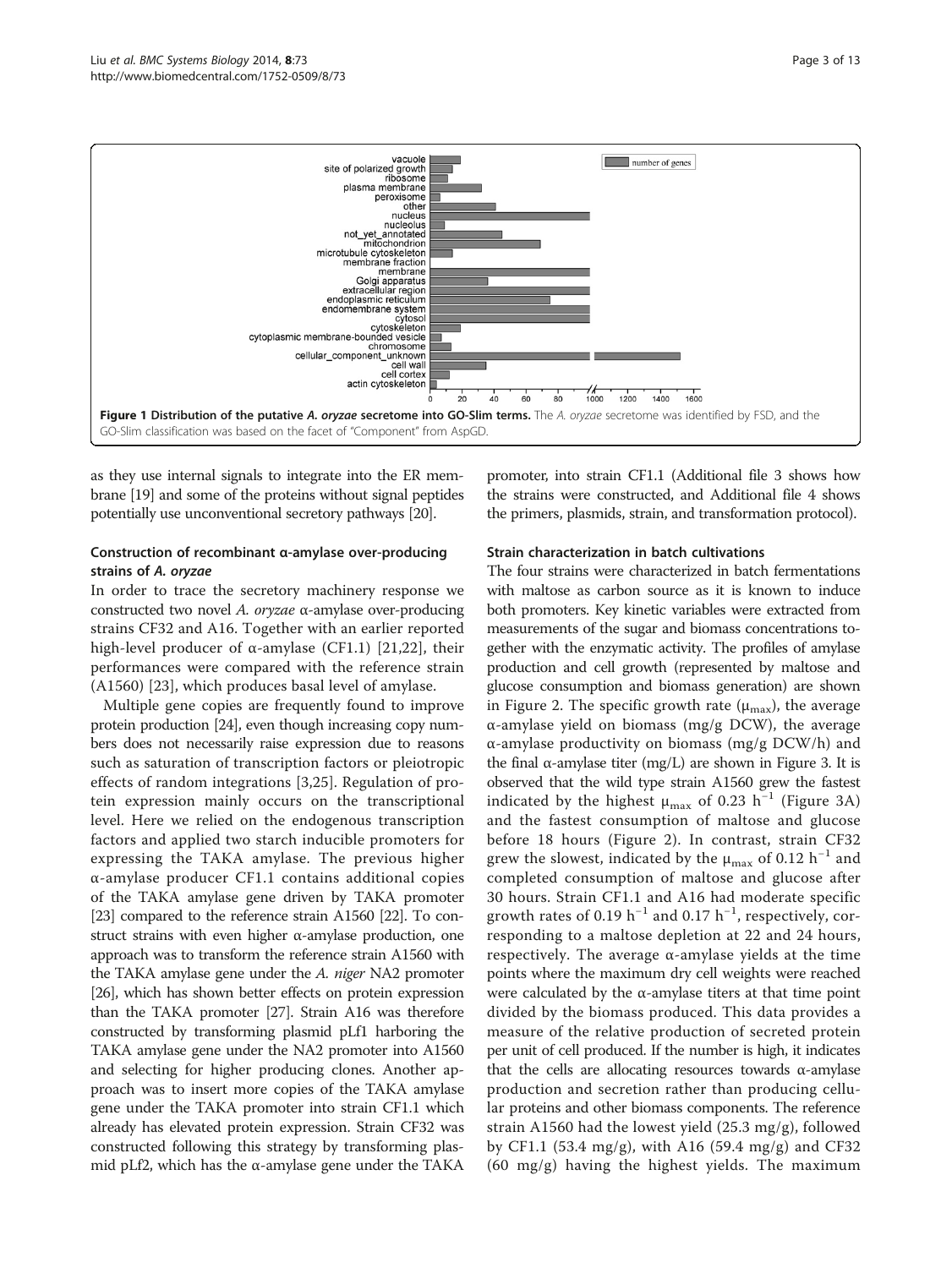<span id="page-3-0"></span>

α-amylase titer in the fermentations showed similar trend as the average protein yield, being lowest for A1560 (488.1 mg/L), followed by CF1.1 (719 mg/L), and with the highest final titer for A16 (800.8 mg/L) and CF32 (807.8 mg/L) (Figure 2 and Figure 3B). In

consideration of the time span for reaching the maximum average yield, strain A16 showed the highest specific productivity with 4.9 mg/gDCW/h followed by CF1.1 (2.4 mg/gDCW/h), CF32 (1.9 mg/gDCW/h) and finally the reference A1560 (1.3 mg/gDCW/h).

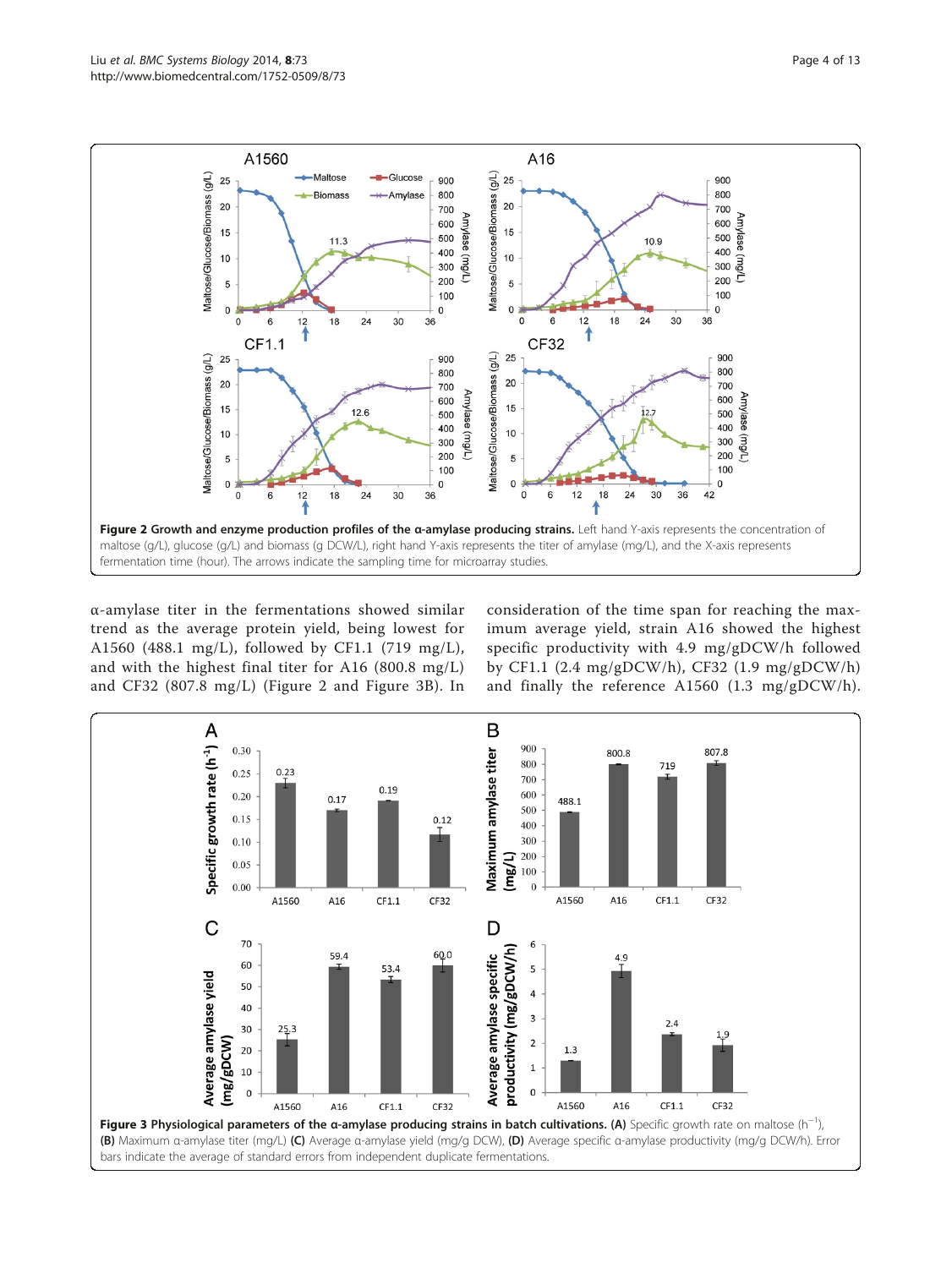<span id="page-4-0"></span>This indicates that A16 stand out as the best production strain among the four as it has a high specific productivity, a high final titer and an acceptable specific growth rate.

#### Global transcriptional response to α-amylase over-production

In order to investigate the effect of α-amylase over production on the secretory pathway as well as on the whole cell metabolism we performed transcriptome analysis in the late exponential growth phase during batch fermentations. After normalization and statistical analysis we found 1212, 653 and 1709 genes to be differentially (adj. p-value  $< 0.05$ ) expressed when comparing A16, CF1.1 and CF32 to A1560. Even though many differentially expressed genes have unknown functions due to poor annotations of the A. oryzae genome, we performed Reporter GO-term analysis [[28,29](#page-11-0)] using the GO-term classification from AspGD where 7699 genes are classified into gene ontology terms. Shown in Figure 4, many genes with GO-term annotations related to protein secretion are significantly up-regulated in all three comparisons,

including protein N-linked glycosylation, ER translocation and folding, signal peptide processing, ER to Golgi and the retrograde Golgi to ER vesicle trafficking etc. Other secretory related GO terms also appeared but in a strain dependent manner, e.g. response to unfolded protein only significant in CF1.1 and CF32 versus A1560. Several amino acid biosynthesis related GO terms are found downregulated, in either three comparisons (arginine, branched chain family, lysine) or strain specific manner (histidine, ornithine) which might be due to the slower growth at the sampling time or the feedback inhibition on amino acid biosynthesis from overloaded ER stress. Down-regulation of amino acid biosynthesis has been observed in yeast in HAC1 deletion strain overproducing heterologous proteins [[30](#page-11-0)]. The unfolded protein response (UPR) in the recombinant A. oryzae strains may not be efficient enough to cope with the overloaded amylase and thus rendered similar consequence as in the HAC1 deletion yeast strain that has impaired UPR. The transcriptional profiles of all the genes are described in Additional file [2:](#page-10-0) Table S2.

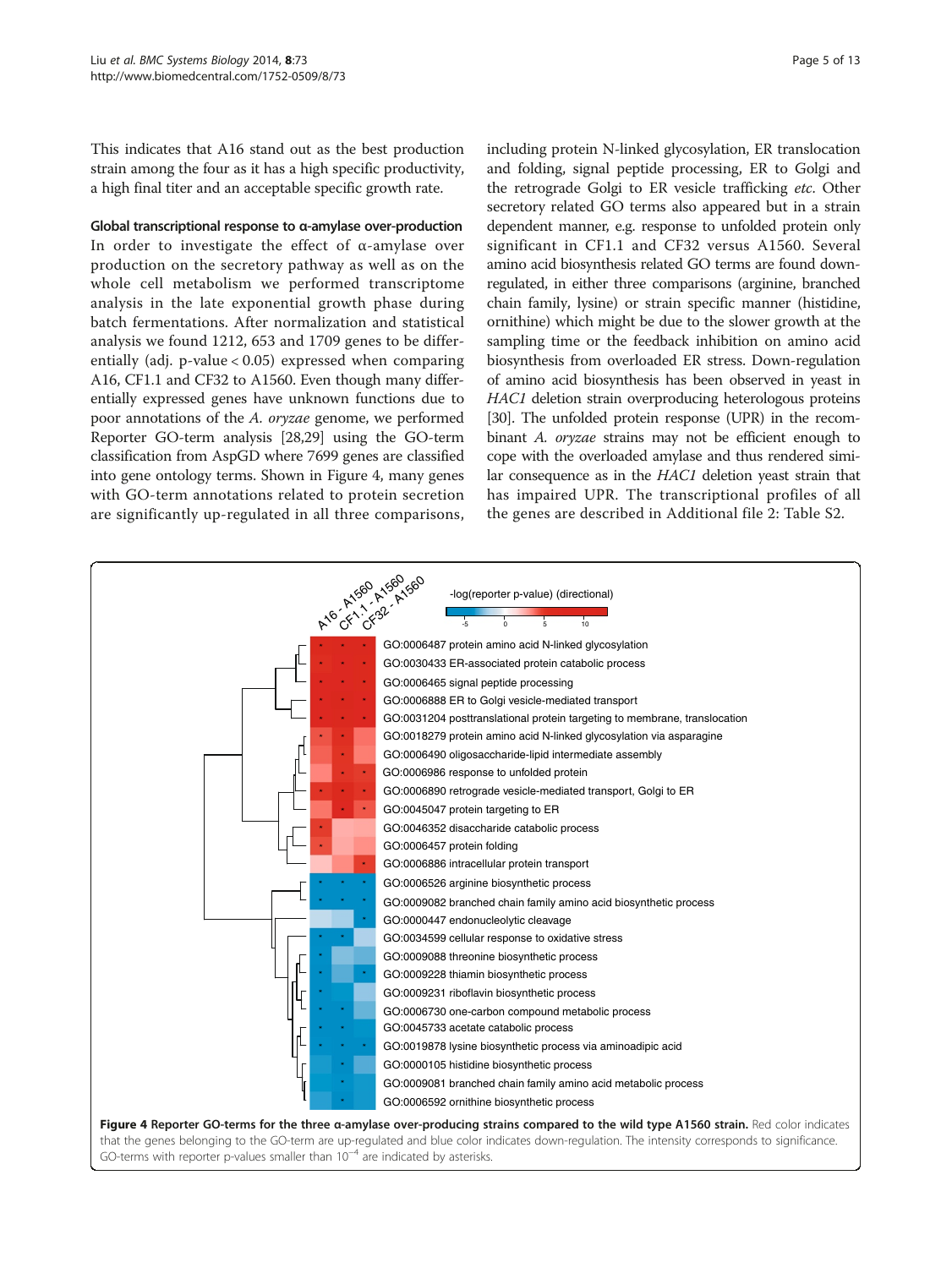Transcriptional response of the A. oryzae secretory machinery In order to get a detailed mechanistic picture of the protein secretion response at the molecular level we mapped the gene transcriptional profiles to the reconstructed A. oryzae secretory machinery. With the most complete secretory component list, we were able to monitor the transcriptional response of the secretory machinery to the ultimate extend.

In line with the global transcriptional response (Figure [4](#page-4-0)), the volcano plot in Figure 5A shows that the machinery components in all three strains have similar transcriptional responses to α-amylase overproduction (Pearson correlation coefficient > 0.95). The transcriptional changes of all the machinery components are summarized in Additional file [2](#page-10-0): Table S1. 51 out of the 369 components were found significantly changed (adj  $p \lt 0.05$ ) in all three comparisons (Figure 5B), among which 48 were up-regulated, and 3 were down-regulated. The transcriptional profiles of the significantly changed genes in all three strains are described in Figure [6](#page-6-0) based on their classifications in the defined subsystems.

The TAKA amylase from A. oryzae contains one N-linked glycosylation site and four disulphide bonds [[31](#page-11-0)]. Clearly, in comparison with the reference strain A1560, the subsystems responsible for the  $\alpha$ -amylase PTMs, especially the components involved in ER processing (translocation, glycosylation, Dolichol pathway, Folding, UPR, ERAD, GPI biosynthesis, and trafficking between ER and Golgi) were significantly up-regulated, particularly in the CF32 strain which had the slowest growth compared to the other strains. Only two genes that are homologs of yeast OLA1 and CPR1/3 were down-regulated.

5 out of the 51 significantly changed A. oryzae secretory components were identified through blast search based on

the yeast secretory machinery components [\[8](#page-11-0)] and have never been identified in A. oryzae from other studies. These novel A. oryzae secretory components are homologs to yeast ERD2 (AO090102000650), YOS9 (AO090023000334), JEM1 (AO090020000010), MNS1 (AO090003000057) and GAB1 (AO090023000750) all of which showed significant up-regulation in response to α-amylase overproduction.

Erd2p mediates retrieval of the ER resident proteins from the Golgi through binding of the Erd2p receptor to the C-terminal peptide sequence HEDL on soluble ER resident proteins such as proteins encoded by KAR2, PDI1, ERO1, FKB2 and many more in yeast [\[32\]](#page-11-0). ER retrieval meditated by Erd2p has been suggested as an non-essential process as Ire1p was reported to share functional redundancy to maintain normal levels of ER residential proteins in yeast [[33\]](#page-11-0). The transcriptional levels of the A. oryzae IRE1 homolog were not changed in all three amylase overproducing strains compared to the wild type which may indicate that A. oryzae has a different mechanism to retrieve ER residential proteins than yeast, and the A. oryzae ERD2 homolog seems to play a more important role than the IRE1 homolog.

Ire1p is also well known to splice the HAC1 mRNA which once transcribed will trigger the UPR to alleviate folding stress in the ER [[34\]](#page-11-0). Genes encoding folding chaperones such as A. oryzae homologs of CNE1, KAR2, PDI1, MPD1, FKP2 and the KAR2's co-chaperones SCJ1 and JEM1 were all significantly up-regulated, reflecting that the UPR was actively turned on in all strains compared with the wild type. However, both the mRNA levels of the HAC1 homolog and the IRE1 homolog were not differentially changed indicating that the IRE1-mediated HAC1 splicing is not the only mechanism for activating



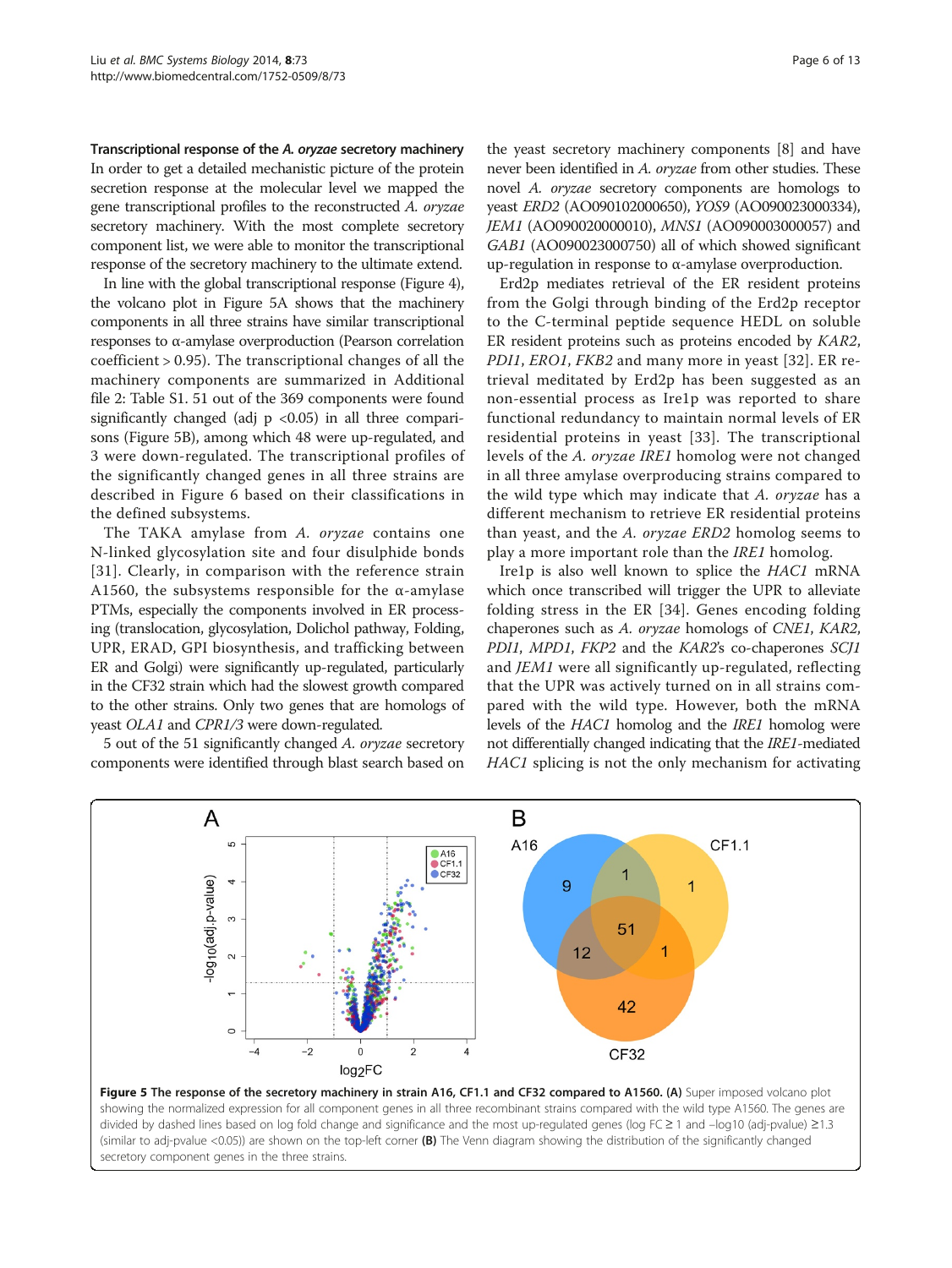<span id="page-6-0"></span>

UPR in A. oryzae. Actually, an IRE1-independent surveillance mechanism that monitors protein folding in the ER has been indicated in yeast [\[35](#page-11-0)] and in metazoan cells. There are already three mechanistically distinct pathways, mediated by IRE1, ATF6 and PERK respectively, known to operate in parallel to activate UPR in mammalians [\[36\]](#page-11-0). A study overexpressing membrane protein in A. niger showed the mRNA level of BipA (encoded by KAR2) was elevated while no truncated hacA transcript was detected [\[37\]](#page-11-0). With transcriptomic data on genes encoding A. oryzae homologs of HAC1, IRE1 and the UPR activated ER chaperones, our analysis further implied that the IRE1-mediated HAC1 splicing is not the sole mechanism for activating UPR in A. oryzae and it may share the IRE1-independent mechanism with yeast, metazoan or mammalian.

Another interesting observation is that some of the yeast components were mapped to more than one A. oryzae ORFs whose transcriptional level can differ significantly. For example, three A. oryzae homologs were found for yeast CPR1, with AO090023000811 significantly up-regulated in three comparisons, AO090120000486 significantly down-regulated, and AO090120000215 not changed; DER1 homolog AO090701000076 significantly up-regulated in three comparisons while no change was found for AO090701000551; ERD2 homolog AO090102000650 significantly up-regulated while no change was found for AO090026000646. Homologs of the same yeast gene can also behave similarly, as for those of the folding chaperone ERJ5, AO090003000036 and AO090011000874 were both significantly up-regulated in the three comparisons. These phenomena reflect that the secretory machinery components are duplicated in A. oryzae. The increased number of components might be associated with more sophisticated functions or regulations in the A. oryzae secretory pathway than in yeast.

We did not see significant transcriptional changes on post ER processes, which suggest that they might be more regulated on protein level or they are regulated on transcription level but to a much lesser extent.

## Transcriptional response of the secretome to amylase overproduction

The transcriptional response of the secretome to a specific recombinant protein is important in a sense that if the target protein overloads the secretory machinery, the cell probably needs to change its secretome profile to adapt to the processing capacity of the secretory machinery. To examine this idea we compared the expression profiles of our defined secretome of A. oryzae in response to amylase overproduction in the three recombinant strains compared to the wild type A1560 (Additional file [2](#page-10-0): Table S3). 357 out of the 2269 putative genes in the predicted secretome were significantly changed, with 111 genes found in all three comparisons, 126 genes found uniquely in CF32 and 34 genes found uniquely in A16 (Figure [7A](#page-7-0)). We performed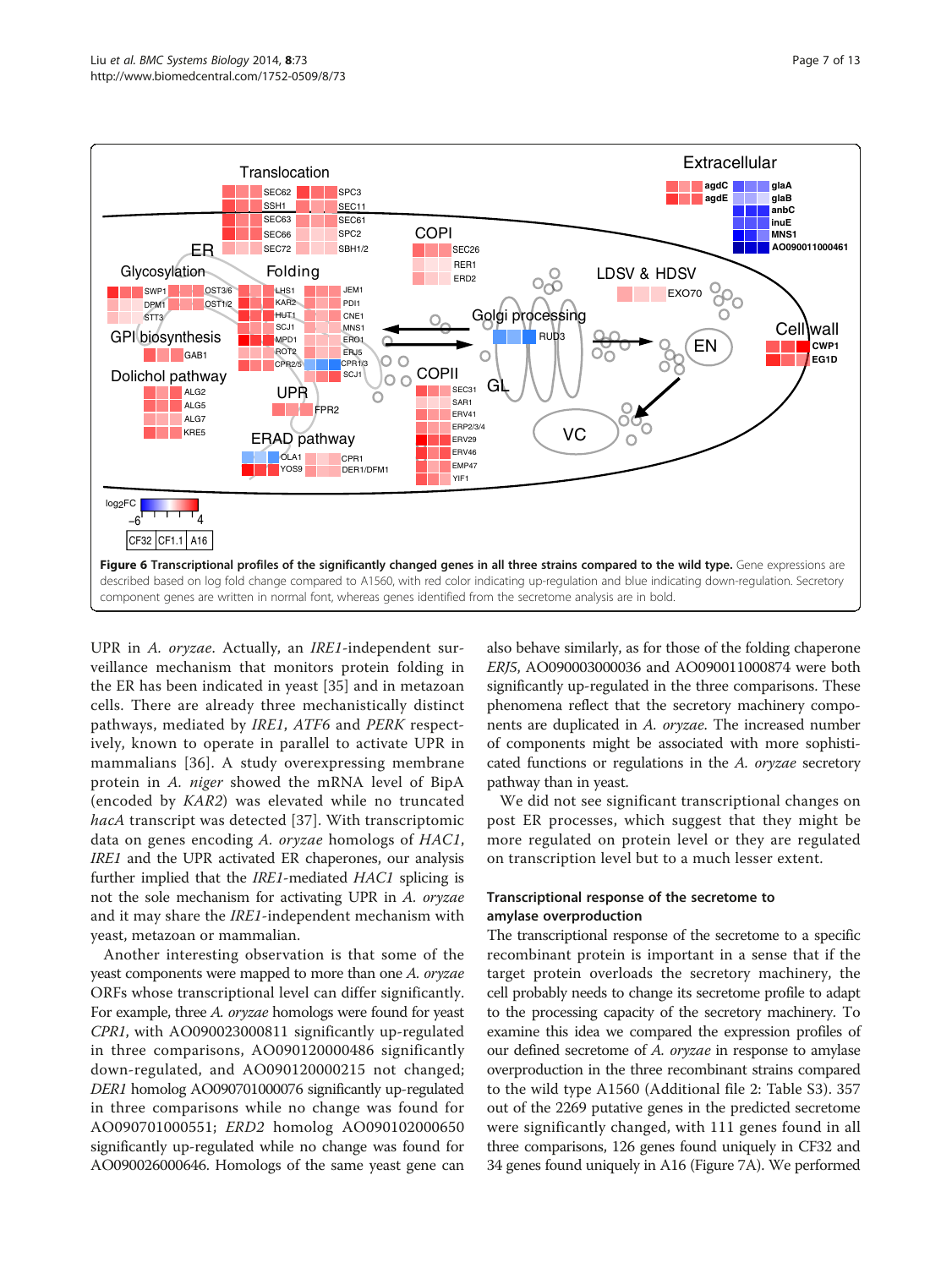<span id="page-7-0"></span>

Reporter GO-term analysis [[28](#page-11-0),[29\]](#page-11-0) using the GO-Slim classification based on component (Figure 7B) for the 496 secretome genes that have a localization annotation in AspGD (Additional file [2,](#page-10-0) Table S4).

According to the GO-Slim enrichment analysis, genes encoding secretory proteins localized to the ER, the Golgi apparatus, the cytoplasm and the membranes were distinctively up-regulated in all three comparisons, most of which have been identified as A. oryzae secretory components (Additional file [2:](#page-10-0) Table S1). Several additional genes such as AO090026000662 (SSP120), AO090023000124 (VPS66) and AO090003001323 (PHO88) were also detected in these localizations showing significant up-regulation.

Genes encoding proteins secreted to the extracellular region, the vacuole, the cell wall were either significantly upor down- regulated which may be informative for further

investigation. Interestingly, two genes predicted to reside in the fungal cell wall namely AO090701000717 (homolog of A. nidulans eglD) and AO090011000119 (homolog of A. niger cwpA) were significantly up-regulated in all three strains. EglD is a putative endoglucanase discovered in the conidial cell wall of A. *nidulans* carrying an expansin like domain [\[38](#page-11-0)]. Expansins exhibit wall loosening activity and are involved in plant cell expansion and other developmental events. The expansins are highly conserved among plants and fungi [\[39](#page-11-0)]. EglD in A. *nidulans* has been indicated to be involved in fungal cell wall remodeling during germination [[38](#page-11-0)]. The significant up-regulation of its A. oryzae homolog AO090701000717 in the amylase overproduction strains might be the consequence of amylase overloading to the secretory pathway. Remodeling of the cell wall through  $\frac{2}{3}$  and  $\frac{2}{3}$  and  $\frac{2}{3}$  and  $\frac{2}{3}$  and  $\frac{2}{3}$  and  $\frac{2}{3}$  and  $\frac{2}{3}$  and  $\frac{2}{3}$  and  $\frac{2}{3}$  and  $\frac{2}{3}$  and  $\frac{2}{3}$  and  $\frac{2}{3}$  and  $\frac{2}{3}$  and  $\frac{2}{3}$  and  $\frac{2}{3}$  and  $\frac{2}{3}$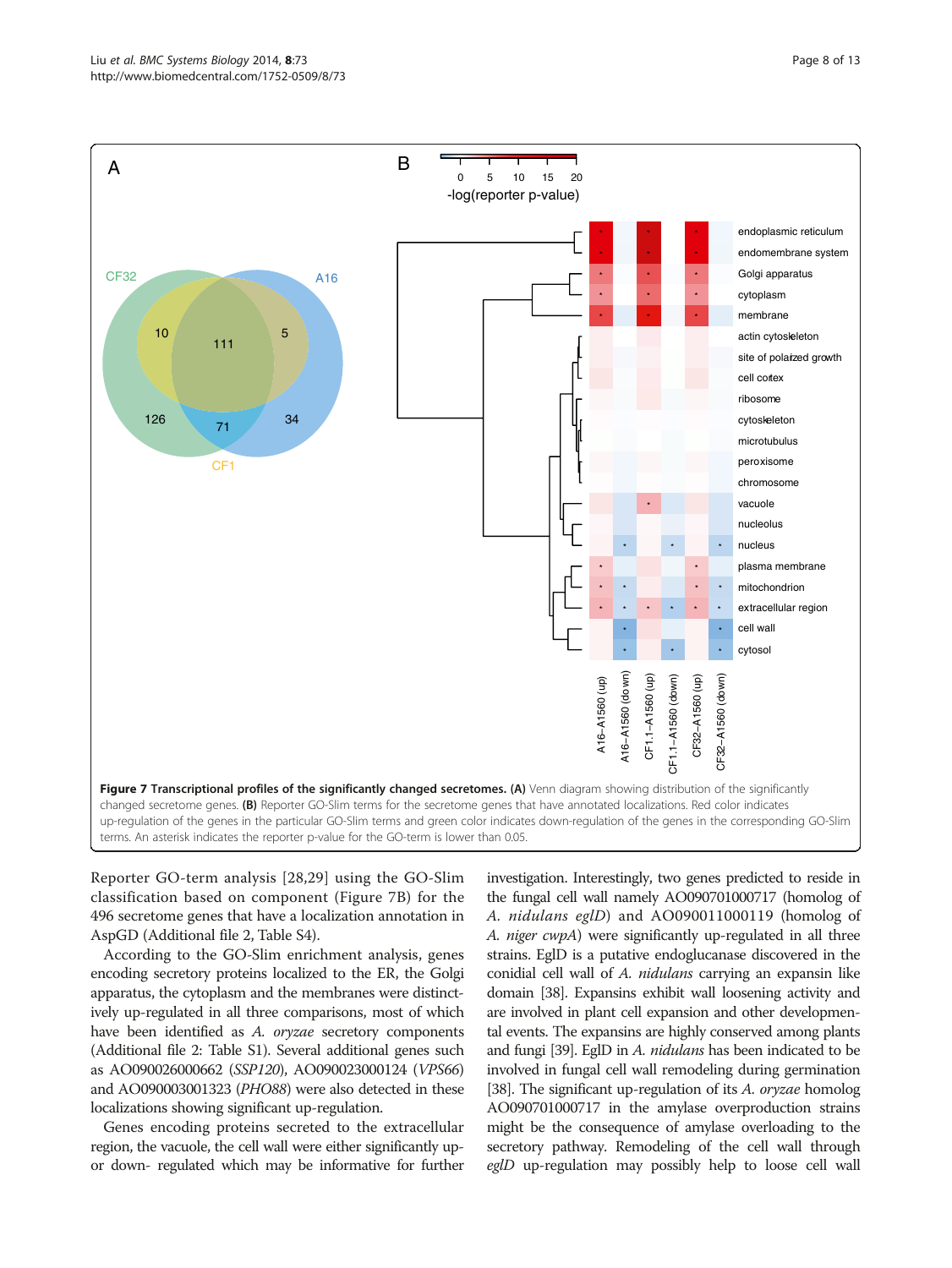<span id="page-8-0"></span>structure and facilitate amylase secretion. There is no direct explanation for the up-regulation of the mannoprotein cwpA, however, since the surface properties of fungi are primarily determined by the presence of cell wall mannoproteins [\[40\]](#page-11-0), the expression of cwpA may also be altered in response to eglD up-regulation to facilitate the remodeling of the fungal cell wall and ultimately the protein secretion.

Transcriptional down-regulation on glaA encoded glucoamylase (EC 3.2.1.3) has been reported in A. niger in response to ER stress induced by DTT [[41\]](#page-11-0). Two A. niger and A. nidulans glaA/glaB homologs AO090003000321 and AO090010000746 were also found down-regulated in strain A16 and CF32 that supposed to have higher ER stress due to higher amylase yields and slower growths than CF1.1. Both TAKA-amylase and glucoamylase expressions are regulated by AmyR which activates their transcriptions in the presence of starch or maltose [\[42,](#page-11-0)[43](#page-12-0)]. The glucoamylases may therefore serve as competitors to TAKA-amylase for not only transcription factors but also for secretory machinery. Other genes that have an extracellular region localization such as AO090011000461 (uncharacterized), AO090138000055 (homolog to A. niger anbC, endo-1,5-alpha-L-arabinosidase), AO090701000400 (homolog to A. niger inuE, sucrose alpha-glucosidase) and AO090003000476 (A. niger and A. nidulans mns1, 1,2-alpha-mannosidase) were all down-regulated in three comparisons. As also extracellular enzymes these gene products may very likely go through the same secretory pathway as the TAKA-amylase [\[44\]](#page-12-0). To efficiently utilize nutrient and cellular resources, the cells may slow down the expression of the competitor genes and divergent resources to synthesize and secrete the TAKAamylase enforced for overexpression. As exemptions, genes AO090026000034 (homolog to A. niger  $agdC$  and A. nidulans adgE) and AO090102000559 (homolog to A. niger agdE) encoding alpha-glucosidase (EC 3.2.1.20)

were significantly up-regulated especially in A16 and CF32. Since this enzyme directly hydrolyzes maltose to glucose, the up-regulation of the genes should be the cellular response to digest the carbon source maltose.

Isoenzymes performing analogous functions might be regulated differently according to their localizations. For example, more than one 1, 2-alpha-mannosidases (EC 3.2.1.24) were found in A. oryzae. AO090003000476 encoding protein has a predicted extracellular localization and thus its transcription was down-regulated to leave resources for TAKA-amylase. In contrast, AO090003000057 encoded protein is important for performing Nglycosylation and folding in the ER and thus the gene was significantly up-regulated. AO090003001225 did not have a transcriptional change and its localization is unclear.

## Co-expression analysis of genes changed uniquely in CF32-A1560 and A16-A1560 comparisons

A16 and CF32 grew relatively slower than CF1.1, while they had higher amylase yields and final titers (Figure [3](#page-3-0)). In order to look into the strain-specific responses of these two strains, we performed clustering analysis for i) the genes that were significantly changed in expression in the A16 vs. A1560 but not in any other comparisons and ii) the genes that change significantly when comparing CF32 vs. A1560 but not in any other comparisons (Figure 8). The genes changed uniquely in the comparison of A16 vs. A1560 was grouped into 4 clusters, where the genes in cluster 1 were up-regulated and the genes in cluster 2, 3 and 4 were down-regulated compared to A1560 (Figure 8A). From the down-regulated gene clusters we identified three sequence motifs that are enriched in the upstream regions of the genes in the clusters. 135 sites contain AAGAA, 27 sites contain CCCCT, and 29 sites contain ACTACTA, which are consensus binding sites for yeast transcription factors Azf1p, Msn2p/Msn4p,



Figure 8 Co-expression analysis of the genes changed uniquely in A16 and CF32. The venn diagram in the middle shows the number of the transcriptionally up-regulated (red) and down-regulated (green) genes (FDR < 0.05) in the three α-amylase overproducing strains compared to the wild type. (A) The clustergram showing the co-expression clustering of the genes changed significantly in A16 compared to A1560 but not in the other comparisons. (B) The clustergram showing the clusters of genes significantly changed in CF32 compared to A1560, but not in other comparisons.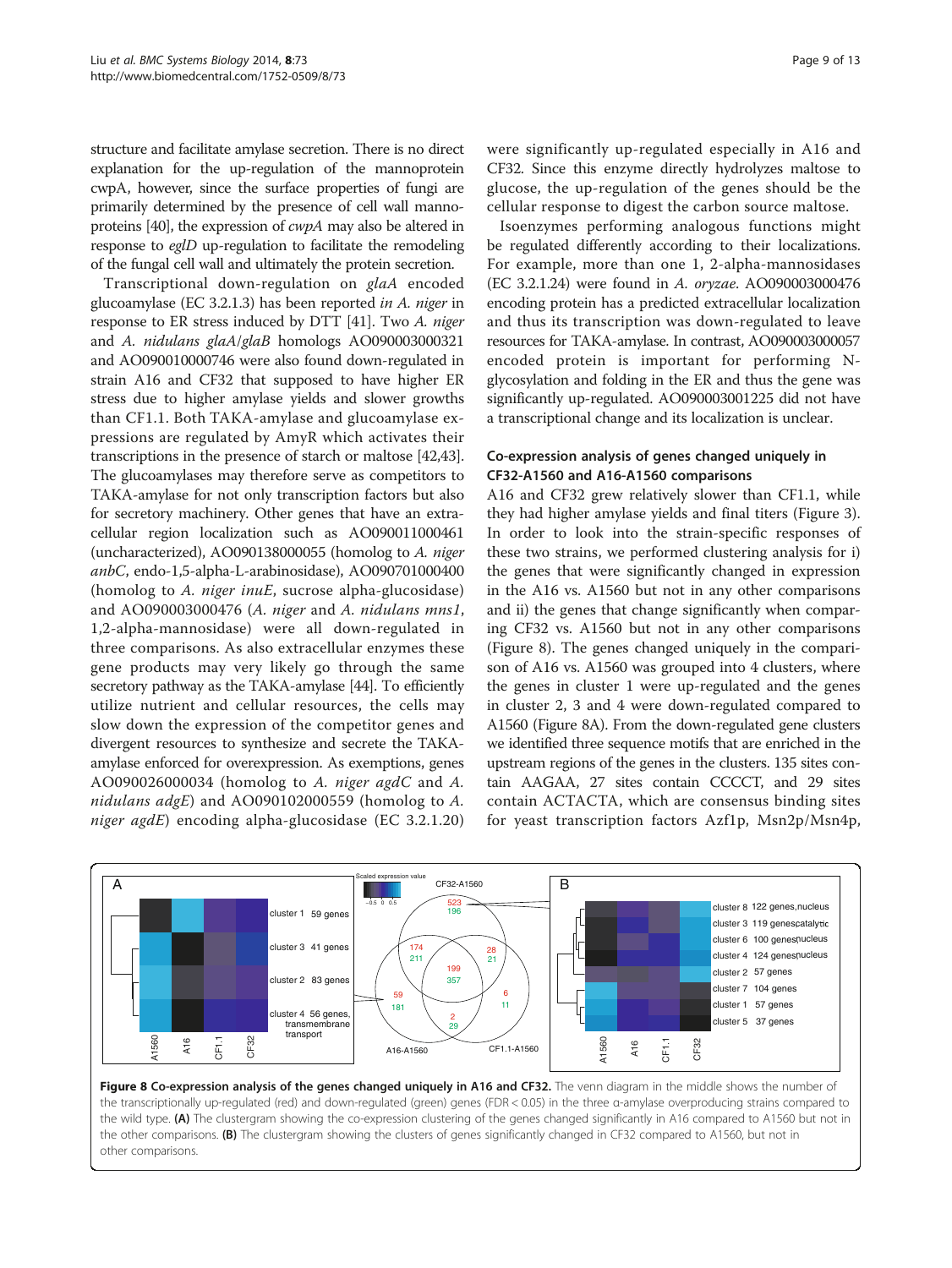<span id="page-9-0"></span>and Smp1p respectively. Msn2p/Msn4p and Smp1p are known stress response regulators in S. cerevisiae [[45](#page-12-0)]. The down-regulation of the genes regulated by them might indicate that the A16 strain has less cellular stress compared with the other strains, which could be one of the reasons for its better performance. The genes changed uniquely in the comparison of CF32 vs. A1560 were grouped into 8 clusters where clusters 2, 3, 4, 6 and 8 contain up-regulated genes and 1, 5, 7 contain down-regulated genes (Figure [8B](#page-8-0)). GO-term over-representation using a hypergeometric test for the genes in the up-regulated clusters showed that these genes have DNA-binding and catalytic functions, which could be explained by the higher amylase copy numbers in the CF32 strain as it may request for higher transcriptional efficiency. Motif AAAAGAAAA, binding site of yeast Azf1p, was also identified in the down-regulated clusters. Based on the Azf1p functions in S. cerevisae, similar roles as to activate transcription of genes involved in growth and carbon metabolism or in maintenance of cell wall integrity could be expected. The down-regulation of these genes indicated certain changes happened in these facets in response to amylase overproduction. The genes belonging to different clusters and the identified putative sequence motifs on the upstream regions are listed in Additional file [2:](#page-10-0) Table S5.

## Conclusion

In this work, by providing a far more complete secretory component list of A. oryzae we were able to monitor the whole secretory pathway in response to  $\alpha$ -amylase overproductions at the molecular level. The roles of many predicted secretory machinery components were verified with their transcriptional changes. The defined A. oryzae component list offers a better platform to trace the secretory machinery responses on genome (gene variation), transcriptome, and proteome levels. From this analysis we could discuss several interesting mechanisms based on the transcriptomic data of the identified components, such as the ERD2 mediated retrieval of the ER residential proteins may be more dominant in A. oryzae than in yeast and there could be an IRE1-independent system to trigger the UPR response in A. oryzae.

Additionally, this study generated a list of targets for genetic manipulation. For example, overexpressing the up-regulated *eglD* and *cwpA* encoded cell wall proteins, and knocking out the genes encoding extracellular proteins competing for the secretory pathway may help to increase protein secretion in this industrially important fungus.

## Method

#### Detecting the secretory components and subsystems

For detecting the components we used the one-to-one ortholog mapping with identity >80%. For more divergent

components we used PSI-blast [\[9\]](#page-11-0) to collect the best hits with E-Value < 0.05.

#### Defining the secretome

The Fungal Secretome Database (FSD) [[17](#page-11-0)] integrated nine prediction programs based on their abilities to predict i) whether a protein contains a signal peptide, ii) contains transmembrane helix, iii) has a nucleus localization signal, iv) secretes via non-classical pathway and v) where the protein probably resides. Using this database and we predicted 2269 putative genes in A. oryzae genome to be potentially secreted.

## Transcriptome response of the secretory machinery

The volcano plot was generated in R ([http://www.r-project.](http://www.r-project.org/) [org/](http://www.r-project.org/)) to assess the transcriptional changes of the genes involved in the A. oryzae secretory machinery in all three strains compared to A1560. The significantly regulated genes in all three strains were included to make the venn diagram.

## Batch fermentation and sampling

Pre-cultures were prepared by inoculating  $10^9$  spores harvested in 5 mL of Tween 80, 0.1% from mycelium that had been grown for 6 days on Cove-N-Gly plate at 30°C for 6 days into 100 mL of G2-Gly medium and shaking at 250 rpm at 30°C for 24 hours. About 40–45 mL of preculture was inoculated into 1.2 L of BCM medium in 2.7 L bioreactors (Z61101C006, Applikon, Netherlands). The temperature was maintained at 34°C and the air aeration at 1.2 vvm during the whole fermentation. The stirring speed was kept at 800 rpm for the first 4 hours and later increased to 1,000 rpm. The pH was controlled at 6 by 10% (v/v) of  $H_3PO_4$  or  $NH_3 \cdot H_2O$ . All fermentations were performed in biological duplicates.

5 mL of culture broth was filtered through a 0.45 μm filter membrane and then dried at 95°C for 24 hours and cooled down in a desiccator. The dry cell weight was calculated by measuring the increased weight of the dried filter. Clear supernatant was obtained by centrifugation and filtration as mentioned above and then loaded to a HPX-87G column (BIORAD, USA) on a Dionex Ultimate 3000 HPLC (Dionex Softron GmbH, Germany) to measure the concentrations of extracellular metabolites, including glucose, ethanol, glycerol pyruvate, etc. Samples were run with a flow rate of 0.6 mL/min at 65°C using 5 mM  $H<sub>2</sub>SO<sub>4</sub>$  as mobile phase.

## Microarray data analysis RNA extraction

Total RNA was extracted using the RNeasy Mini Kit (QIAGEN) according to the protocol for purification of total RNA from filamentous fungi. The quality and quantity of the total RNA was determined by an Agilent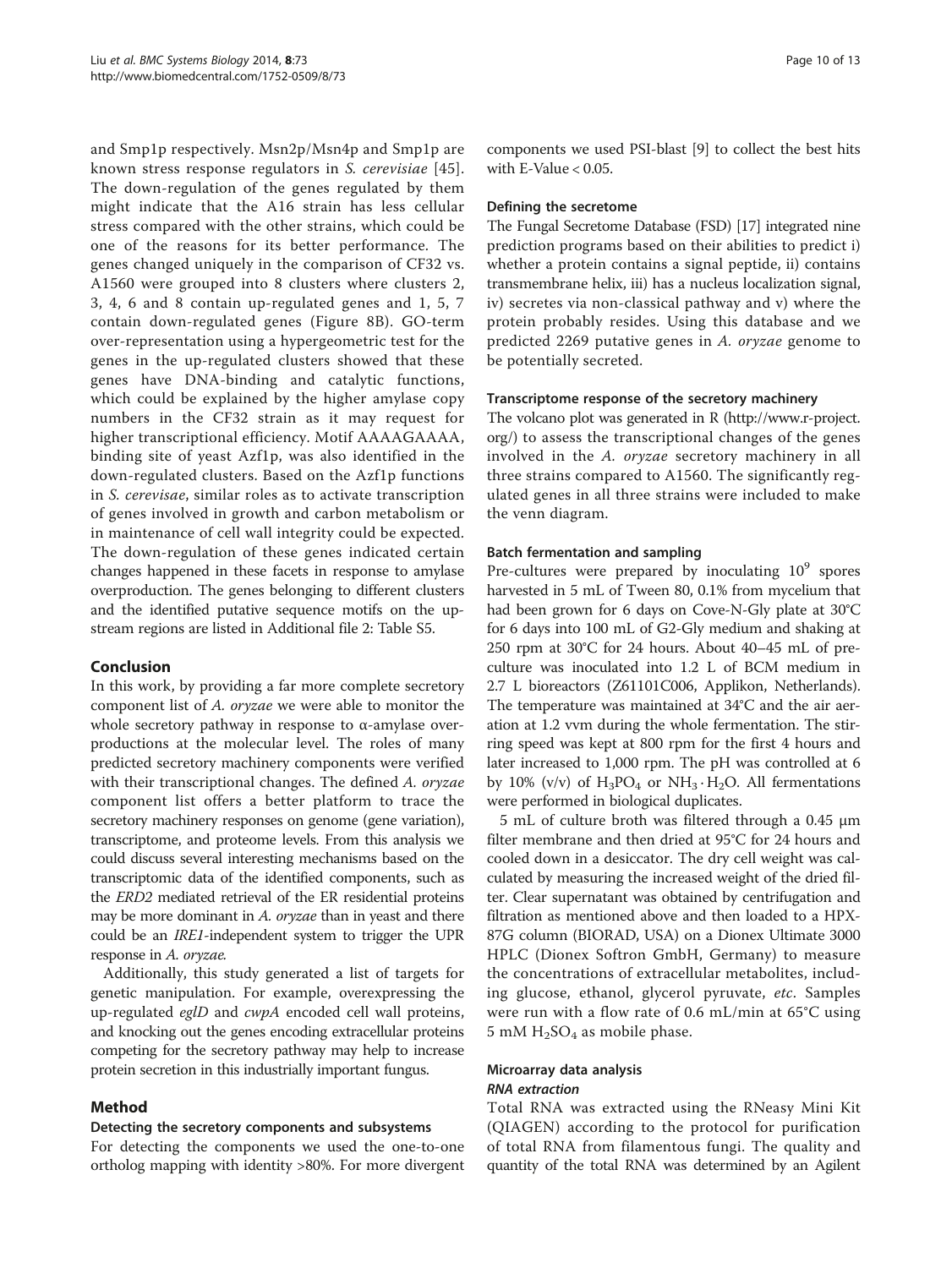<span id="page-10-0"></span>2100 bioanalyzer using RNA 6000 Nano Kit (Agilent Technologies). Total purified RNA was stored at −80°C until further microarray processing. The total RNA was converted to biotin labeled cDNA as described previously and hybridized onto the Aspergillus GeneChip (3AspergDTU) [[46](#page-12-0)]. The arrays were scanned to obtain raw CEL-files.

#### Microarray preparation and processing

The CEL-files were preprocessed using Bioconductor [[47](#page-12-0)] and R version 2.12.0. The Affymetrix chip description file (CDF-file) was obtained from the microarray developers and imported to R using the Bioconductor package makecdfenv. The raw data were normalized using Probe Logarithmic Intensity Error (PLIER) normalization [\[48](#page-12-0)] using only perfect match probes (pm-only). The moderated t-statistic was applied to identify pairwise differences in gene expression between each of the three amylase producing strains and the A1560 strain. The p-values were corrected for multiple testing using Benjamini-Hochberg's method [[49](#page-12-0)]. Genes with a corrected p-value (adj.P) lower than 0.05 were considered to be differentially expressed between two conditions.

#### Reporter GO-term analysis

The gene ontology classification (GO-terms) for the A. oryzae genes was downloaded from the AspGD [[7](#page-11-0)] in October 2012. The gene IDs for the genes on the microarray were checked for consistency with the gene annotation presented in AspGD and we found that some of the probes on the microarray were named using the gene alias (alternative gene IDs) in AspGD. The corrected gene annotation list has 7699 genes associated with one or more gene ontology-term. The reporter features algorithm [[28\]](#page-11-0) was used to score each GO-term based on the significance of the genes belonging to this ontology term. To identify GO-terms with mainly up- or down-regulated genes the reporter algorithm was used twice, once with only upregulated genes as input and once with only down-regulated genes as input. The analysis was performed using functions in the PIANO R-package [\[29\]](#page-11-0). We also performed the same reporter GO analysis, but only using genes defined in the list of the A. oryzae secretome described in this paper and using the GO-Slim annotation for cellular compartment (Components) downloaded from AspGD.

#### Integrated analysis

We used our transcriptome data to extract the normalized average expression data ( $log_2FC$ ) for the secretory components which were differentially expressed in all three strains (A16, CF1.1 and CF32) compared to the wild type (A1560) with adjusted p-value < 0.05. The PIANO package was used to produce the heatmap of the machinery components [\[29\]](#page-11-0).

#### Co-expression analysis

The genes that changed uniquely in A16 vs A1560 and CF32 vs. A1560 comparisons were clustered based on correlation in the following way. Firstly the expression values were transformed to range between −1 and 1 based on the correlation matrix between all genes. Secondly the scaled expression values were clustered using affinity propagation [[50](#page-12-0)] and finally the centroids of the clusters were clustered again using hierarchical clustering.

#### Ethics

We claim that there is no ethics related issue in this work.

## Additional files

[Additional file 1:](http://www.biomedcentral.com/content/supplementary/1752-0509-8-73-S1.tiff) Workflow for detecting the A. oryzae secretory components. The A. oryzae secretory components are identified from four sources. 1st-1: homologs (Inparanoid+besthits) of yeast secretory components identified in Feizi, et al. [\[8\]](#page-11-0); 1st-2: homologs (Iterative PSI-blast) of yeast secretory components identified in Feizi, et al. [[8\]](#page-11-0); 2nd: A. oryzae secretory components from Wang et al. [\[10\]](#page-11-0); 3rd: homologs (Inparanoid+besthits) of A. niger secretory components identified by Oliveira et al. [[11\]](#page-11-0); 4th: A. oryzae SNARE protein identified by Kuratsu et al. [[12\]](#page-11-0). The numbers in brackets specify the number of components identified from each sources. Components included in the final list are highlighted in red. Overlapping components are in black.

[Additional file 2: Table S1.](http://www.biomedcentral.com/content/supplementary/1752-0509-8-73-S2.xls) A. oryzae secretory components and their transcriptional responses to amylase overproduction. Table S2. Global transcriptional changes in response to amylase overexpression in strains A16, CF1.1 and CF32 compared to A1560. Table S3. A. oryzae secretome extracted from FSD database and their transcriptional responses to amylase overproduction. Table S4. A.oryzae secretome genes that have a predicted localization based on GO-Slim analysis. Table S5. Gene clusters changed uniquely in A16 vs A1650 or in CF32 vs A1560 + enriched TF binding motifs.

[Additional file 3:](http://www.biomedcentral.com/content/supplementary/1752-0509-8-73-S3.tiff) Construction of A. oryzae α-amylase overproducing strains. Starting strain A1560 was co-transformed with a TAKA amylase driven by the TAKA promoter and a selection vector bearing amdS selection marker to make strain CF1.1. Strain A16 was constructed by transforming a vector containing the TAKA amylase under the NA2 promoter together with an amdS selection vector. Strain CF32 was made by transforming a vector harboring TAKA amylase genes under the TAKA promoter and the Bar gene for selection into strain CF1.1.

[Additional file 4:](http://www.biomedcentral.com/content/supplementary/1752-0509-8-73-S4.doc) Strains, Plasmids and Media; α-amylase quantification; Transformation protocol for Aspergillus using top agar; Primers used in this study.

#### Abbreviations

PTMs: Post translational modifications; UPR: Unfolded protein response; ERAD: ER associated degradation; OST: Oligosaccharyltransferase; GPI: Glycosylphosphatidylinositol; FSD: Fungal secretome database; AspGD: Aspergillus genome database; GO: Gene ontology.

#### Competing interests

The authors declare that they have no competing interests.

#### Authors' contributions

LL constructed the strains, performed all the experimental work and analyzed the data. AF enriched the protein secretory component list. TÖ performed data analysis. CH supervised the strain construction. JN conceived the project and supervised the work. LL, AF, TÖ and JN wrote the paper. All authors contributed with editing of the paper. All authors read and approved the final manuscript.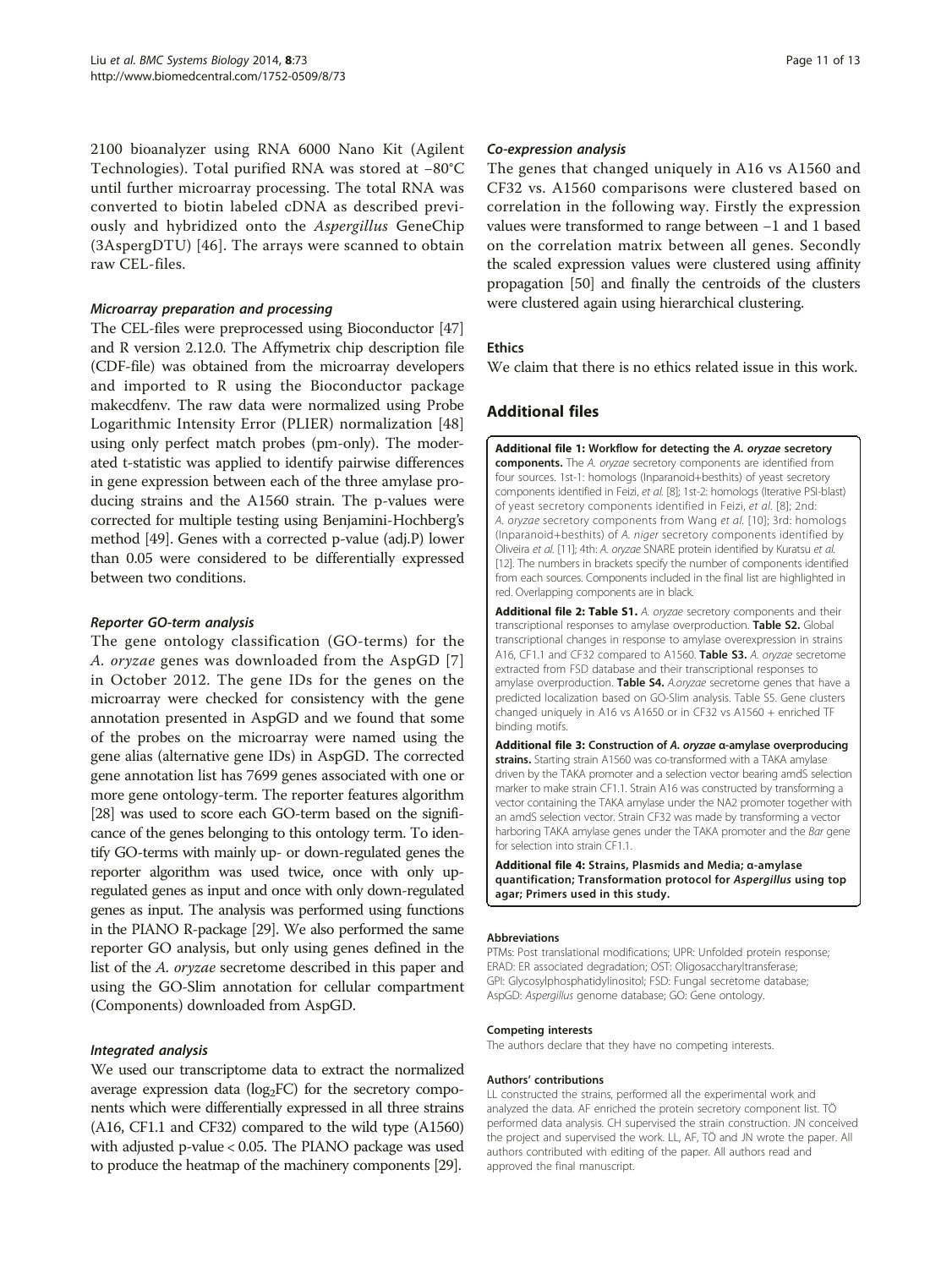#### <span id="page-11-0"></span>Acknowledgement

The authors would like to thank Dr Jan Lehmbeck, Dr Jesper Henrik Rung and Dr Kim Hansen from Novozymes for kind instructions on Aspergillus transformation. Dr Dina Petranovic and Dr Hou Jin are acknowledged for valuable discussions along this project. We thank the financial support from the European Research Council ERC project INSYSBIO (Grant no. 247013) and the Novo Nordisk Foundation.

#### Author details

<sup>1</sup>Novo Nordisk Foundation Center for Biosustainability, Department of Chemical and Biologicl Engineering, Chalmers University of Technology, SE-41296 Göteborg, Sweden. <sup>2</sup>Novo Nordisk Foundation Center for Biosustainability, Technical University of Denmark, Fremtidsvej 3, DK-2970 Hørsholm, Denmark. <sup>3</sup>Novozymes A/S, Krogshoejvej 36, 2880 Bagsvaerd, Denmark.

#### Received: 4 December 2013 Accepted: 18 June 2014 Published: 24 June 2014

#### References

- Ward OP: Production of recombinant proteins by filamentous fungi. Biotechnol Adv 2012, 30:1119–1139.
- Lubertozzi D, Keasling JD: Developing Aspergillus as a host for heterologous expression. Biotechnol Adv 2009, 27:53–75.
- 3. Fleissner A, Dersch P: Expression and export: recombinant protein production systems for Aspergillus. Appl Microbiol Biotechnol 2010, 87:1255–1270.
- 4. Meyer V, Wu B, Ram AFJ: Aspergillus as a multi-purpose cell factory: current status and perspectives. Biotechnol Lett 2011, 33:469-476.
- Knuf C, Nielsen J: Aspergilli: systems biology and industrial applications. Biotechnol J 2012, 7:1147–1155.
- 6. Machida M, Asai K, Sano M, Tanaka T, Kumagai T, Terai G, Kusumoto K, Arima T, Akita O, Kashiwagi Y: Genome sequencing and analysis of Aspergillus oryzae. Nature 2005, 438:1157–1161.
- 7. Arnaud MB, Cerqueira GC, Inglis DO, Skrzypek MS, Binkley J, Chibucos MC, Crabtree J, Howarth C, Orvis J, Shah P: The Aspergillus Genome Database (AspGD): recent developments in comprehensive multispecies curation, comparative genomics and community resources. Nucleic Acids Res 2012, 40:D653–D659.
- 8. Feizi A, Österlund T, Petranovic D, Bordel S, Nielsen J: Genome-scale modeling of the protein secretory machinery in yeast. PLoS One 2013, 8:e63284.
- 9. Altschul SF, Madden TL, Schäffer AA, Zhang J, Zhang Z, Miller W, Lipman DJ: Gapped BLAST and PSI-BLAST: a new generation of protein database search programs. Nucleic Acids Res 1997, 25:3389–3402.
- 10. Wang B, Guo G, Wang C, Lin Y, Wang X, Zhao M, Guo Y, He M, Zhang Y, Pan L: Survey of the transcriptome of Aspergillus oryzae via massively parallel mRNA sequencing. Nucleic Acids Res 2010, 38:5075–5087.
- 11. de Oliveira JMPF, van Passel MW, Schaap PJ, de Graaff LH: Shotgun proteomics of Aspergillus niger microsomes upon D-xylose induction. Appl Environ Microbiol 2010, 76:4421-4429.
- 12. Kuratsu M, Taura A, Shoji J-y, Kikuchi S, Arioka M, Kitamoto K: Systematic analysis of SNARE localization in the filamentous fungus Aspergillus oryzae. Fungal Genet Biol 2007, 44:1310–1323.
- 13. Sims AH, Gent ME, Lanthaler K, Dunn-Coleman NS, Oliver SG, Robson GD: Transcriptome analysis of recombinant protein secretion by Aspergillus nidulans and the unfolded-protein response in vivo. Appl Environ Microbiol 2005, 71:2737–2747.
- 14. Guillemette T, van Peij NN, Goosen T, Lanthaler K, Robson GD, van den Hondel CA, Stam H, Archer DB: Genomic analysis of the secretion stress response in the enzyme-producing cell factory Aspergillus niger. BMC Genomics 2007, 8:158.
- 15. Martoglio B, Dobberstein B: Signal sequences: more than just greasy peptides. Trends Cell Biol 1998, 8:410–415.
- 16. Lippincott-Schwartz J, Roberts TH, Hirschberg K: Secretory protein trafficking and organelle dynamics in living cells. Annu Rev Cell Dev Biol 2000, 16:557–589.
- 17. Choi J, Park J, Kim D, Jung K, Kang S, Lee Y-H: Fungal secretome database: integrated platform for annotation of fungal secretomes. BMC Genomics 2010, 11:105.
- 18. Tsang A, Butler G, Powlowski J, Panisko EA, Baker SE: Analytical and computational approaches to define the Aspergillus niger secretome. Fungal Genet Biol 2009, 46:S153–S160.
- 19. Zimmermann R, Eyrisch S, Ahmad M, Helms V: Protein translocation across the ER membrane. Biochimica et Biophysica Acta (BBA)-Biomembranes 2011, 1808:912–924.
- 20. Nickel W: Pathways of unconventional protein secretion. Curr Opin Biotechnol 2010, 21:621–626.
- 21. Pedersen H, Carlsen M, Nielsen J: Identification of enzymes and quantification of metabolic fluxes in the wild type and in a recombinant Aspergillus oryzae strain. Appl Environ Microbiol 1999, 65:11–19.
- 22. Spohr A, Carlsen M, Nielsen J, Villadsen J: α-Amylase production in recombinant Aspergillus oryzae during fed-batch and continuous cultivations. J Ferment Bioeng 1998, 86:49–56.
- 23. Christensen T, Woeldike H, Boel E, Mortensen SB, Hjortshoej K, Thim L, Hansen MT: High level expression of recombinant genes in Aspergillus oryzae. Nat Biotechnol 1988, 6:1419–1422.
- 24. Verdoes JC, Punt P, Hondel C: Molecular genetic strain improvement for the overproduction of fungal proteins by filamentous fungi. Appl Microbiol Biot 1995, 43:195–205.
- 25. Kelly JM, Hynes M: Multiple copies of the amdS gene of Aspergillus nidulans cause titration of trans-acting regulatory proteins. Curr Genet 1987, 12:21–31.
- 26. Woeldike HF: Process for the Production of Protein Products in Aspergillus and Promoters for Use in Aspergillus. In Issuing Organization: Novo Nordisk A/S; 1988. Patent Number: WO 1989001969 A1.
- 27. Petersen K, Lehmbeck J, Christensen T: A new transcriptional activator for amylase genes in Aspergillus. Mol. Gen. Genet. MGG 1999, 262:668–676.
- 28. Oliveira A, Patil K, Nielsen J: Architecture of transcriptional regulatory circuits is knitted over the topology of bio-molecular interaction networks. BMC Syst. Biol. 2008, 2:17.
- 29. Väremo L, Nielsen J, Nookaew I: Enriching the gene set analysis of genome-wide data by incorporating directionality of gene expression and combining statistical hypotheses and methods. Nucleic Acids Res 2013, 41:4378–4391.
- 30. Tyo KEJ, Liu Z, Petranovic D, Nielsen J: Imbalance of heterologous protein folding and disulfide bond formation rates yields runaway oxidative stress. BMC Biol 2012, 10:16.
- 31. Randez-Gil F, Sanz P: Expression of Aspergillus oryzae α-amylase gene in Saccharomyces cerevisiae. Fems Microbiol Lett 1993, 112:119–124.
- 32. Semenza JC, Hardwick KG, Dean N, Pelham HR: ERD2, a yeast gene required for the receptor-mediated retrieval of luminal ER proteins from the secretory pathway. Cell 1990, 61:1349–1357.
- 33. Beh CT, RoSE MD: Two redundant systems maintain levels of resident proteins within the yeast endoplasmic reticulum. Proc Natl Acad Sci 1995, 92:9820–9823.
- 34. Sidrauski C, Walter P: The transmembrane kinase Ire1p is a site-specific endonuclease that initiates mRNA splicing in the unfolded protein response. Cell 1997, 90:1031–1039.
- Leber JH, Bernales S, Walter P: IRE1-independent gain control of the unfolded protein response. PLoS Biol 2004, 2:1197–1207.
- 36. Malhotra JD, Kaufman RJ: The endoplasmic reticulum and the unfolded protein response. Semin Cell Dev Biol 2007, 18:716–731.
- 37. Davé A, Jeenes DJ, Mackenzie DA, Archer DB: HacA-independent induction of chaperone-encoding gene bipA in Aspergillus niger strains overproducing membrane proteins. Appl Environ Microbiol 2006, 72:953–955.
- Bouzarelou D, Billini M, Roumelioti K, Sophianopoulou V: EglD, a putative endoglucanase, with an expansin like domain is localized in the conidial cell wall of Aspergillus nidulans. Fungal Genet Biol 2008, 45:839–850.
- 39. Cosgrove DJ: Loosening of plant cell walls by expansins. Nature 2000, 407:321–326.
- 40. De Groot PW, Ram AF, Klis FM: Features and functions of covalently linked proteins in fungal cell walls. Fungal Genet Biol 2005, 42:657–675.
- 41. Al-Sheikh H, Watson AJ, Lacey GA, Punt PJ, MacKenzie DA, Jeenes DJ, Pakula T, Penttila M, Alcocer MJ, Archer DB: Endoplasmic reticulum stress leads to the selective transcriptional downregulation of the glucoamylase gene in Aspergillus niger. Mol Microbiol 2004, 53:1731–1742.
- 42. Gomi K, Akeno T, Minetoki T, Ozeki K, Kumagai C, Okazaki N, Iimura Y: Molecular cloning and characterization of a transcriptional activator gene, amyR, involved in the amylolytic gene expression in Aspergillus oryzae. Biosci Biotechnol Biochem 2000, 64:816–827.